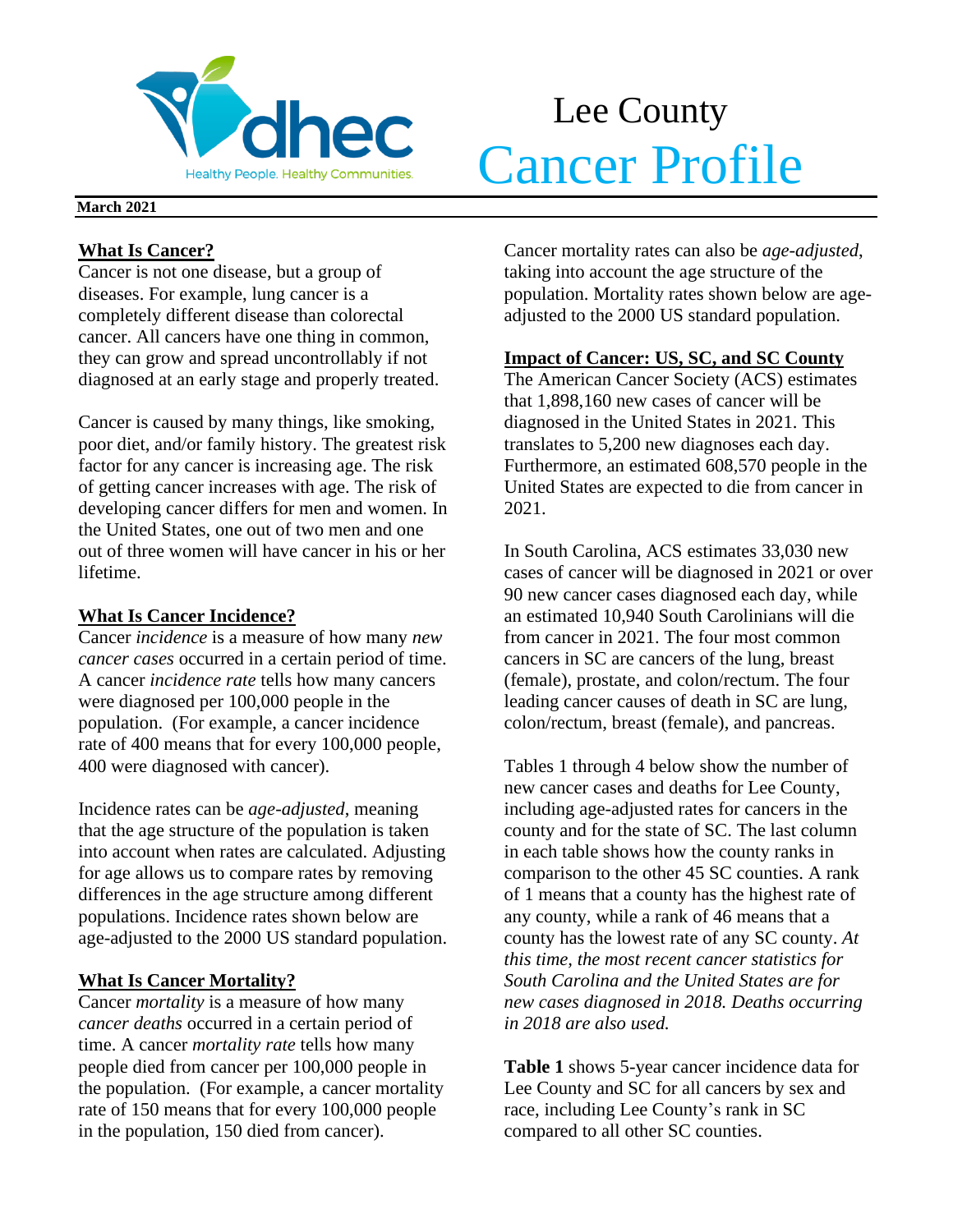Table 1. Cancer Incidence by Sex and Race, 2014-2018, Lee County and South Carolina\*

|        | <b>SC</b> | Lee County |           |           |
|--------|-----------|------------|-----------|-----------|
|        | 5-year    | 5-year     | new       | <b>SC</b> |
|        | rate      | rate       | $cases^*$ | rank      |
| all    | 450       | 479        | 111       |           |
| male   | 503       | 606        | 65        | 1         |
| female | 411       | 390        | 46        | 36        |
| white  | 452       | 476        | 45        | 9         |
| black  | 441       | 477        | 65        | 5         |

\***Counts are annual averages based on 5 years of data.** 5-year rates are per 100,000 age-adjusted to the 2000 US standard population. Statistics do not include *in situ* cancers, except for bladder. Source: SC Central Cancer Registry. ~ Statistic could not be calculated (small counts).

**Table 2** shows 5-year cancer mortality data for Lee County and SC for all cancers by sex and race, including Lee County's rank in SC compared to all other SC counties.

Table 2. Cancer Mortality by Sex and Race, 2014- 2018, Lee County and South Carolina\*

|        | SС             | Lee County     |                  |             |
|--------|----------------|----------------|------------------|-------------|
|        | 5-year<br>rate | 5-year<br>rate | lives<br>$lost*$ | SC.<br>rank |
| all    | 165            | 219            | 51               | 1           |
| male   | 203            | 286            | 30               | 1           |
| female | 137            | 168            | 21               | 2           |
| white  | 160            | 204            | 21               | 3           |
| black  | 185            | 224            | 29               | 3           |

\***Counts are annual averages based on 5 years of data.** 5-year rates are per 100,000 age-adjusted to the 2000 US standard population. Sources: SC Central Cancer Registry and SC Vital Records. ~ Statistic could not be calculated (small counts).

**Table 3** shows 5-year cancer incidence data for Lee County and SC for selected cancers, including Lee County's rank in SC compared to all other SC counties.

| Table 3. Cancer Incidence for Selected Cancers, |
|-------------------------------------------------|
| 2014-2018, Lee County and South Carolina*       |

|                           | SC             | Lee County     |                 |                   |
|---------------------------|----------------|----------------|-----------------|-------------------|
| cancer                    | 5-year<br>rate | 5-year<br>rate | new<br>$cases*$ | <b>SC</b><br>rank |
| breast<br>(female)        | 130            | 138            | 16              | 8                 |
| prostate<br>(male)        | 113            | 164            | 18              | 2                 |
| $l$ ung/<br>bronchus      | 63             | 78             | 19              | 8                 |
| $\text{colon}/$<br>rectum | 38             | 42             | 10              | 20                |
| pancreas                  | 14             | ~              | 3               | 38                |

\***Counts are annual averages based on 5 years of data.** 5-year rates are per 100,000 age-adjusted to the 2000 US standard population. Statistics do not include *in situ* cancers, except for bladder. Source: SC Central Cancer Registry. ~ Statistic could not be calculated (small counts).

**Table 4** shows 5-year cancer mortality data for Lee County and SC for selected cancers, including Lee County's rank in SC compared to all other SC counties.

| Table 4. Cancer Mortality for Selected Cancers, |
|-------------------------------------------------|
| 2014-2018, Lee County and South Carolina*       |

|                 | SC     | Lee County |         |           |
|-----------------|--------|------------|---------|-----------|
| cancer          | 5-year | 5-year     | lives   | <b>SC</b> |
|                 | rate   | rate       | $lost*$ | rank      |
| breast          | 22     |            |         | 1         |
| (female)        |        | 31         | 3       |           |
| prostate        |        |            |         | 1         |
| (male)          | 22     | 50         | 4       |           |
| $l$ ung/        |        |            |         |           |
| <b>bronchus</b> | 43     | 55         | 13      | 5         |
| $\text{colon}/$ |        |            |         |           |
| rectum          | 14     | 24         | 5       | 1         |
| pancreas        |        |            | 2       | 45        |

\***Counts are annual averages based on 5 years of data.** 5-year rates are per 100,000 age-adjusted to the 2000 US standard population. Sources: SC Central Cancer Registry and SC Vital Records. ~ Statistic could not be calculated (small counts).

**Table 5** shows the percentage of cancers diagnosed in early and late stages of disease in Lee County and SC. Cancers diagnosed in late stages lessen the potential for successful treatment and raise the risk of premature loss of life.